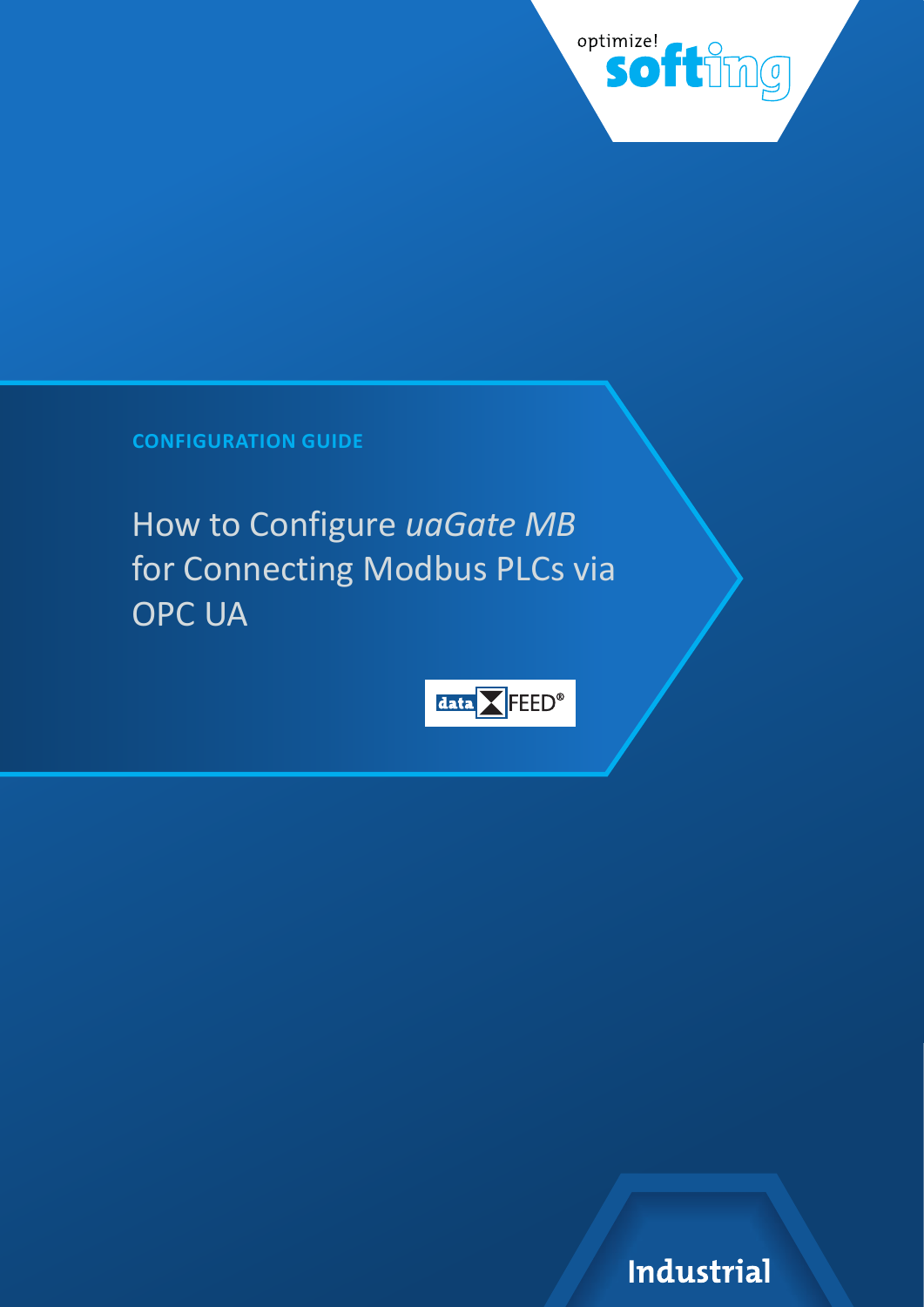## **Table of Contents**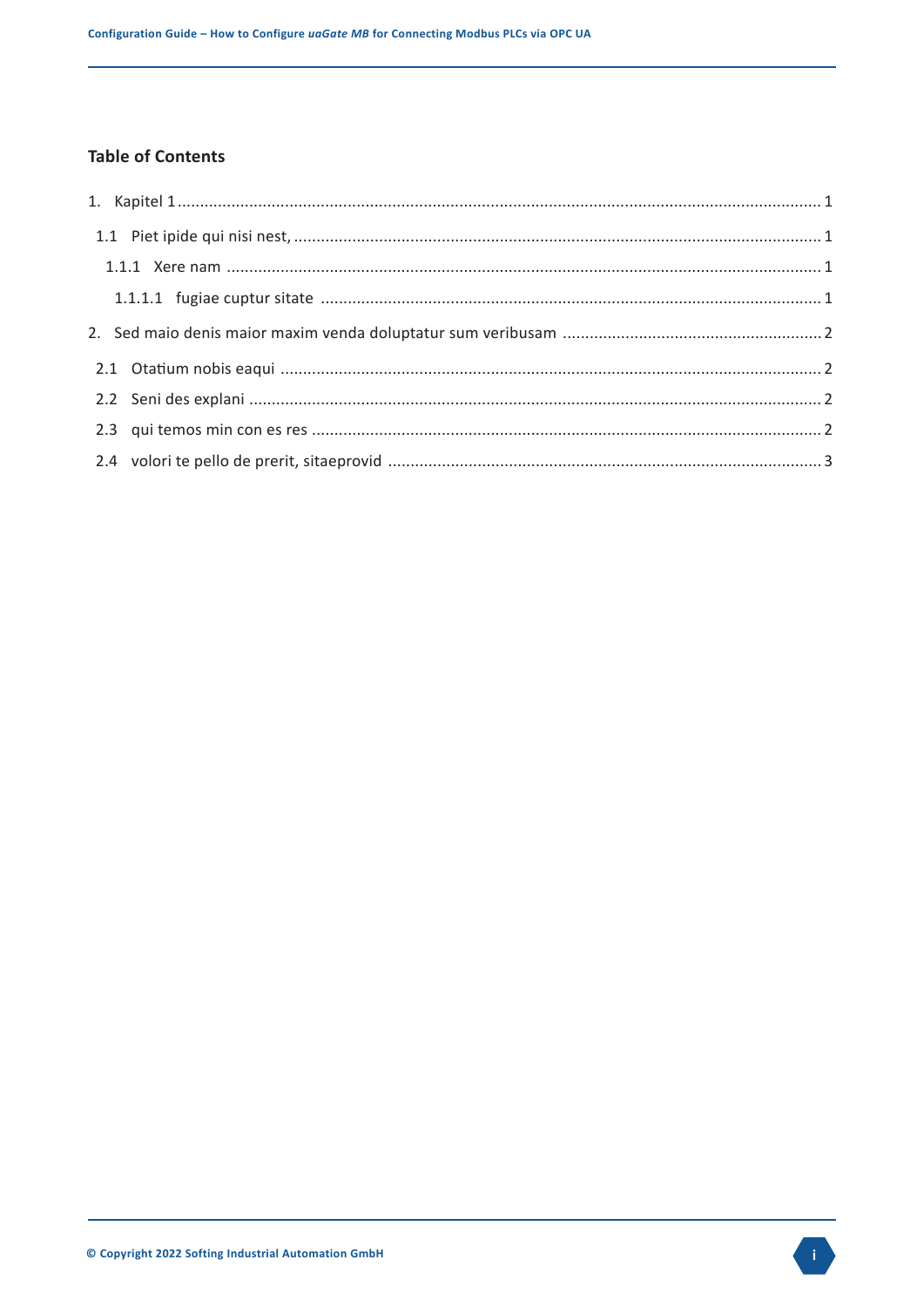#### **1. Preliminary Remarks**

The IP addresses used in this configration guide are shown for demonstration purposes. It is possible to use specific IP addresses of your installation instead.

### **2. Prepare Configuration Environment**

#### **2.1 Prepare Windows PC**

- Set IP address to *192.168.1.251* (or use your specific IP address instead)
- Open applications
	- Internet browser
	- *• OPC UA Demo Client*
	- *• Modbus Slave* (Modbus Simulator)
	- *• Wireshark* Ethernet packet analyzer (optional)
- **• Prepare** *uaGate MB*
- Set IP address of *IT* port to *DHCP*
- Set IP address of *MACHINE* port to *192.168.1.111* (or use your specific IP address instead)

### **3. Configure** *uaGate MB*

### **3.1 Open** *uaGate MB* **Configuration**

- Connect Windows PC to *MACHINE* port of *uaGate MB*
- In Internet browser enter IP address of *MACHINE* port

### **NOTE:**

See *uaGate MB* Quick Start Guide for additional help.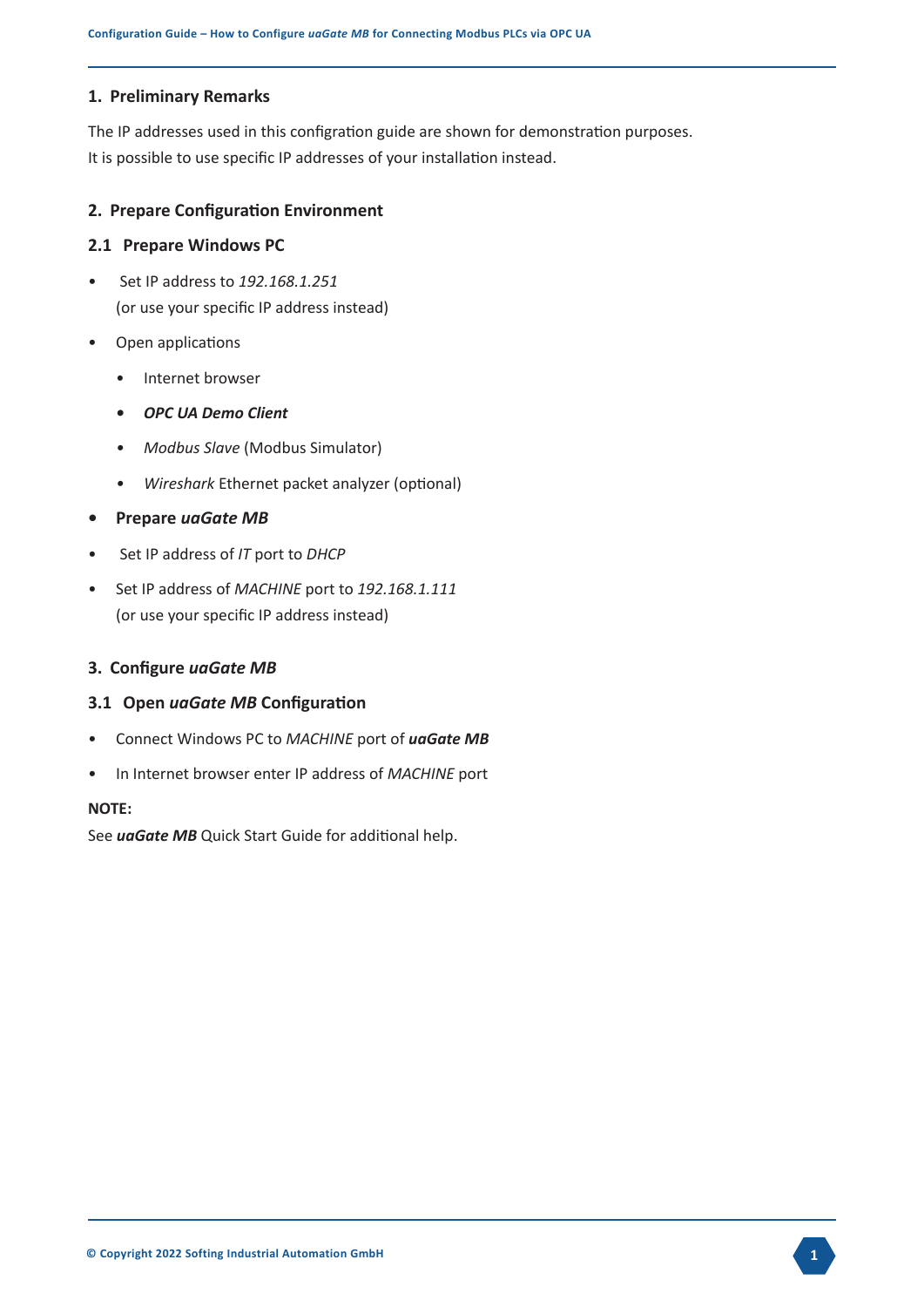## **3.2 Determine OPC UA Server Endpoint URI**

• Navigate to *IT Settings/OPC UA Server*

| G<br>$\leftarrow$<br>⋒<br>$\rightarrow$              | $^\circledR$<br>192.168.1.111                         | 0.0.0<br>▽<br>☆              | ◫<br>Ξ<br>ए<br>$\parallel$ |
|------------------------------------------------------|-------------------------------------------------------|------------------------------|----------------------------|
| softimuel softimg<br>$\overline{O}$ $\overline{O}$   | $0.1001 - 1.110$<br><b>COLOR INC.</b><br>0.1101110010 |                              | dataFEED uaGate MB<br>Help |
| Information<br>$\mathbf{w}$                          | <b>OPC UA Server</b><br><b>IT Settings</b>            |                              |                            |
| <b>IT Settings</b><br>A.                             | <b>OPC UA Server</b>                                  |                              |                            |
| <b>IT Network Configuration</b>                      |                                                       |                              |                            |
| ▶ OPC UA Server                                      | <b>Endpoint URI</b>                                   | opc.tcp://192.168.1.111:4840 |                            |
| MQTT Broker Configuration<br>$\leq$<br>$\rightarrow$ | Port                                                  | 4840                         |                            |
| <b>Machine Settings</b><br>$\overline{\mathbf{v}}$   |                                                       |                              |                            |
| <b>Service Settings</b><br>$\overline{\mathbf{v}}$   | Save                                                  |                              |                            |

• Determine *Endpoint URI*

## **3.3 Enter IP Address of** *MACHINE* **Port**

• Navigate to *Machine Settings/Machine Network*

| G<br>$\leftarrow$<br>$\rightarrow$<br>⋒ |                                    | $^\circledR$<br>192.168.1.111                |                        |                   | <br>$\overline{\mathbf{v}}$<br>☆ |                    | ▥<br>l۱۱ | Ξ    |
|-----------------------------------------|------------------------------------|----------------------------------------------|------------------------|-------------------|----------------------------------|--------------------|----------|------|
| <b>softimal</b><br>0 <sup>o</sup>       |                                    | $0.1001 - 1.11$<br>00101 11<br>ord of a tool |                        |                   |                                  | dataFEED uaGate MB |          | Help |
| Information                             | $\overline{\Psi}$                  | <b>Machine Settings</b>                      | <b>Machine Network</b> |                   |                                  |                    |          |      |
| <b>IT Settings</b>                      | v                                  | <b>Machine Network Interface</b>             |                        |                   |                                  |                    |          |      |
| <b>Machine Settings</b>                 | 盀                                  | <b>MAC</b>                                   |                        | 00:06:71:3b:ea:cf |                                  |                    |          |      |
| Machine Network                         |                                    |                                              |                        |                   |                                  |                    |          |      |
| <b>PLC Connection</b><br>Symbol View    |                                    | <b>IPv4 Address</b>                          |                        | 192.168.1.111     |                                  |                    |          |      |
| $\langle$<br><b>Service Settings</b>    | $\rightarrow$<br>$\overline{\Psi}$ | <b>Subnet Mask</b>                           |                        | 255.255.255.0     |                                  |                    |          |      |
|                                         |                                    | Save                                         |                        |                   |                                  |                    |          |      |

• Enter IP address of *MACHINE* port in *IPv4 Address* field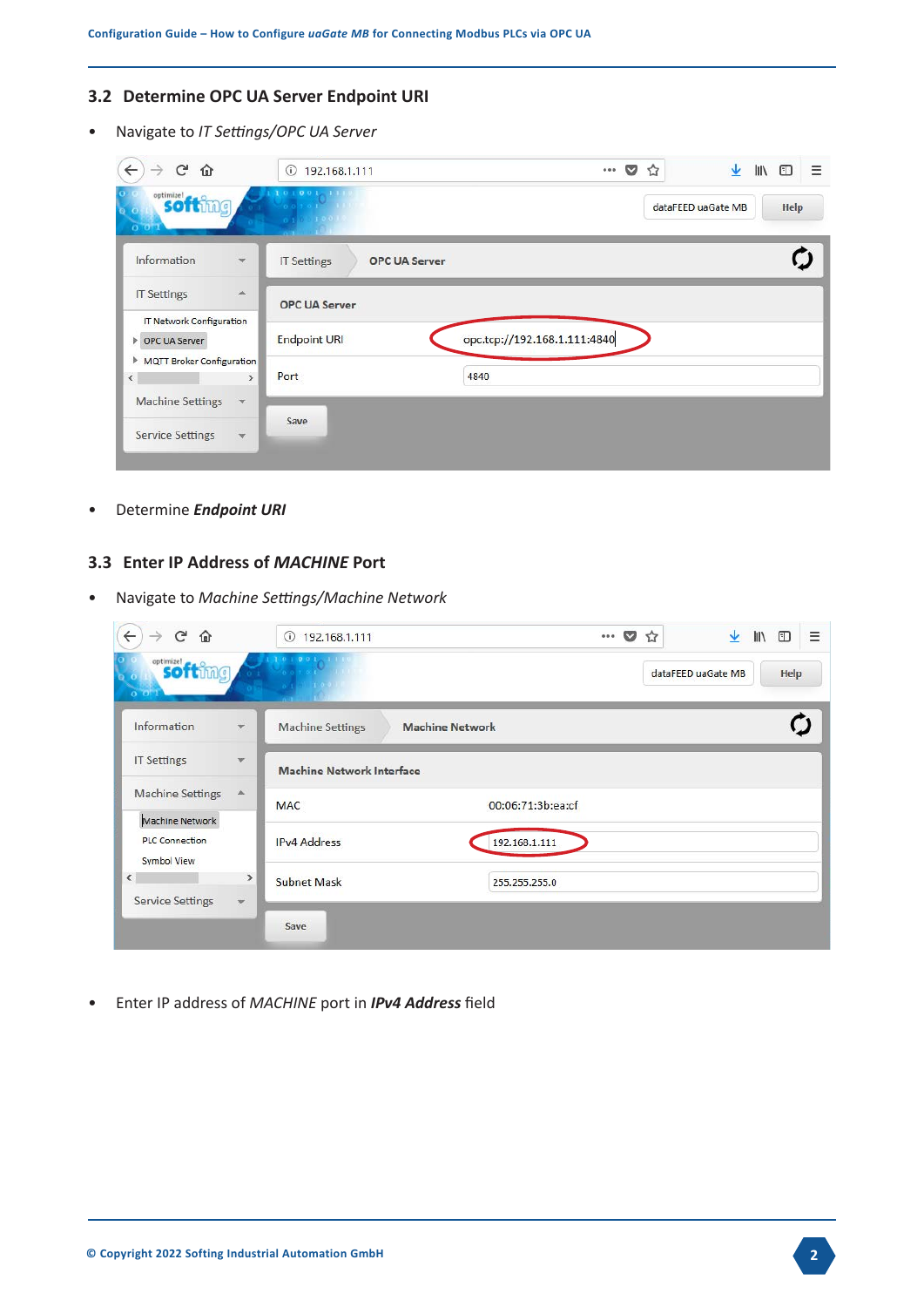## **3.4 Add Modbus TCP Connection**

• Navigate to *Machine Settings/PLC Connection*

| ≃                                                       | $\odot$<br>192.168.1.111     | <b>III</b><br>v.<br>1977<br>0.0.0<br>松      | Ξ    |
|---------------------------------------------------------|------------------------------|---------------------------------------------|------|
| <b>softimized</b><br>$\sigma$                           |                              | dataFEED uaGate MB                          | Help |
| Information<br>$\mathbf{v}$                             | <b>Machine Settings</b>      | <b>Modbus Settings</b>                      |      |
| <b>IT Settings</b><br>$\overline{\mathbf{v}}$           | <b>Machine Access</b>        |                                             |      |
| <b>Machine Settings</b><br>a.<br><b>Machine Network</b> | <b>Connection Name</b>       | Modbus1                                     |      |
| <b>PLC Connection</b><br>Symbol View                    | <b>IPv4 Address</b>          | 192.168.1.251                               |      |
| $\langle$<br><b>Service Settings</b><br>Ψ               | $\rightarrow$<br>Port        | 502                                         |      |
|                                                         | Unit-Id                      | $\bf{0}$                                    |      |
|                                                         | Polling interval [ms]        | 500                                         |      |
|                                                         | <b>Start Address</b>         | ◉ Start Address 0 ○ Start Address 1         |      |
|                                                         | <b>Swap Settings</b>         | □ Byte Swap □ Word Swap □ DWord Swap        |      |
|                                                         | <b>Functioncode Settings</b> | □ Write Single Register □ Write Single Coil |      |
|                                                         | <b>Symbol Import</b><br>Save | <b>PLC Connection</b>                       |      |

• Enter IP address of Modbus Slave in *IPv4 Address* field

## **NOTES:**

- Default settings are used within this configuration manual
- Required information is shown by *Modbus Slave*
- IP address of *Modbus Slave* is IP address of Windows PC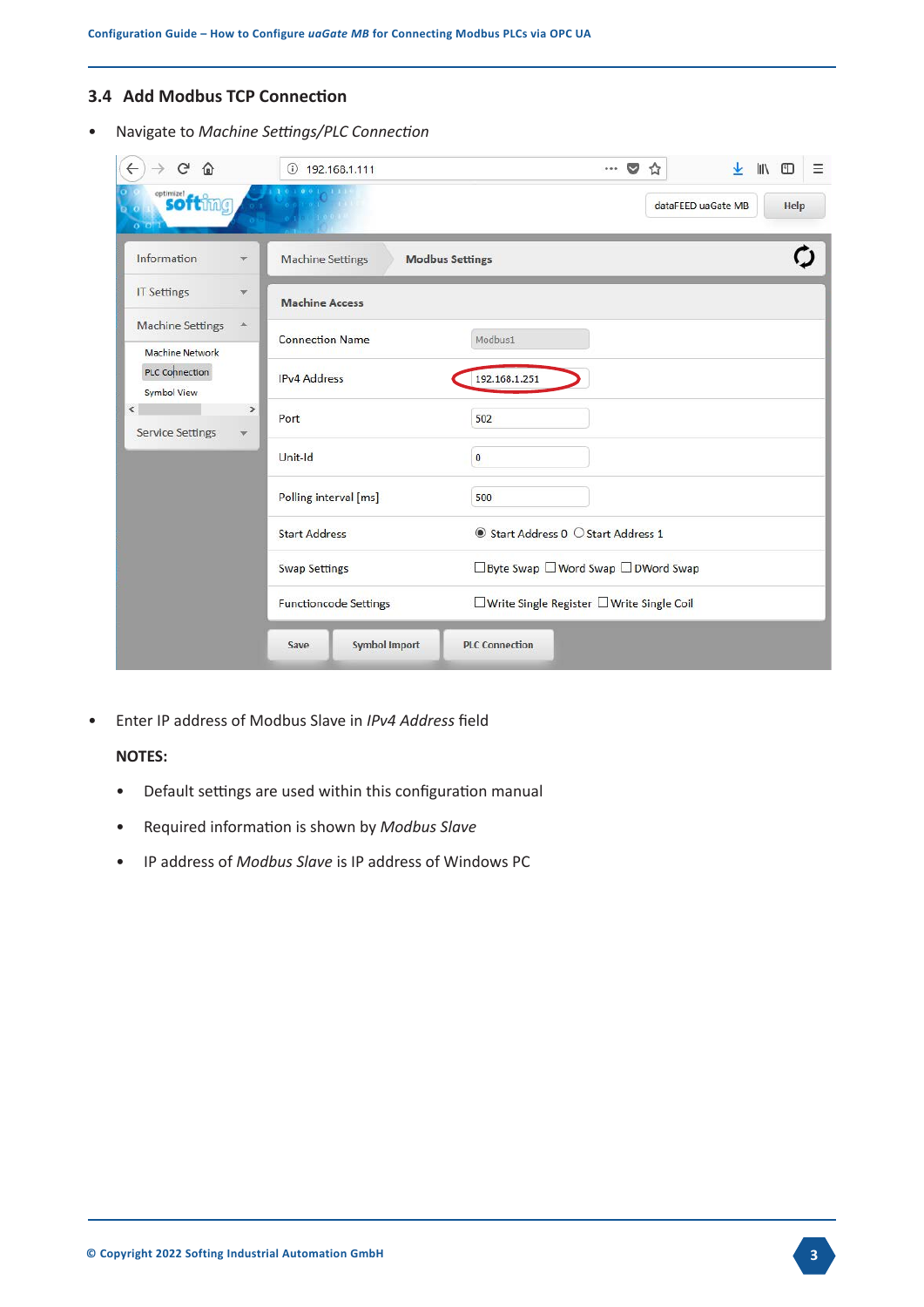## **3.5 Check Network Settings**

• Check all network settings of PC for correct addresses

| Network Connection Details   |                                    |   |  |  |  |  |
|------------------------------|------------------------------------|---|--|--|--|--|
| Network Connection Details:  |                                    |   |  |  |  |  |
| Property                     | Value                              | ∧ |  |  |  |  |
| Connection-specific DNS      |                                    |   |  |  |  |  |
| Description                  | ASIX AX88772 USB2.0 to Fast Ethern |   |  |  |  |  |
| Physical Address             | 00-22-CF-E5-39-9C                  |   |  |  |  |  |
| <b>DHCP</b> Enabled          | No.                                |   |  |  |  |  |
| IPv4 Address                 | 172.2014.252                       |   |  |  |  |  |
| IPv4 Subnet Mask             | 255.255.0.0                        |   |  |  |  |  |
| IPv4 Address                 | 1921681251                         |   |  |  |  |  |
| IPv4 Subnet Mask             | 255.255.255.0                      |   |  |  |  |  |
| IPv4 Default Gateway         |                                    |   |  |  |  |  |
| IPv4 DNS Server              |                                    |   |  |  |  |  |
| IPv4 WNS Server              |                                    |   |  |  |  |  |
| NetBIOS over Topip Enabl Yes |                                    |   |  |  |  |  |
| Link-local IPv6_Address      | fe80::ff aa:5683:b1 f2:33fD%12     |   |  |  |  |  |
| IPv6 Default Gateway         |                                    |   |  |  |  |  |
| IPv6 DNS Servers             | felc0:0:0:ffff:1 %1                |   |  |  |  |  |
| ∢                            | ъ                                  |   |  |  |  |  |
|                              |                                    |   |  |  |  |  |
|                              | Close                              |   |  |  |  |  |
|                              |                                    |   |  |  |  |  |

• Check network settings of *Modbus Slave* for correct IP address

For Help, press F1. [192.168.1.251]: 502 [1]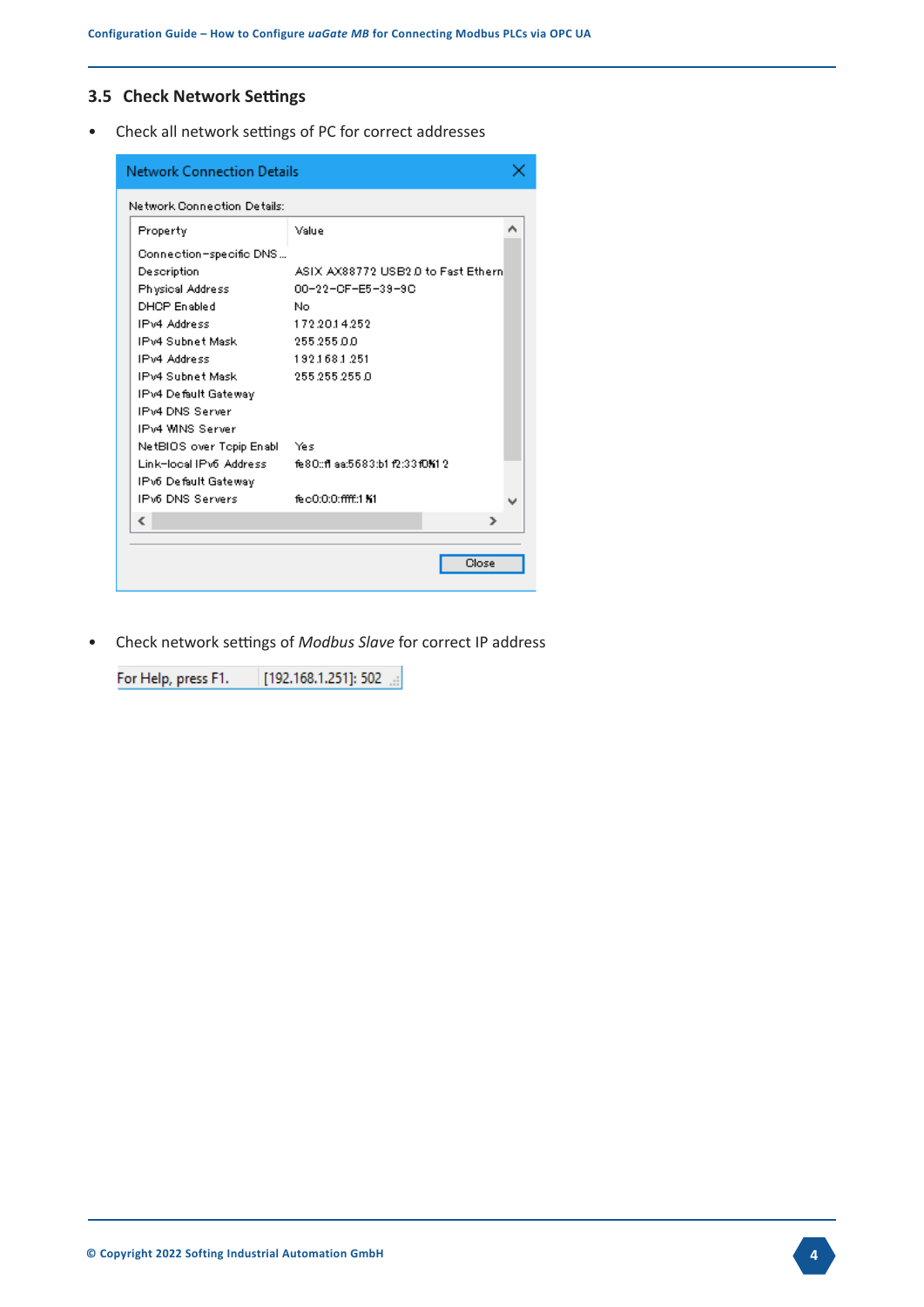## **3.6 Define and Export Modbus Symbols**

• Enter Modbus symbols in Modbus Slave

| <b>Slave Definition</b>                                                                                                                                                   |                                                                              |
|---------------------------------------------------------------------------------------------------------------------------------------------------------------------------|------------------------------------------------------------------------------|
| 11<br>Slave ID:<br>04 Input Registers [3x]<br>Function:<br>۵<br>Address:<br>100<br>Quantity:<br>View<br>Rows<br>$\odot$ 100<br>()50<br>()20<br>10<br>  Hide Alias Columns | 0K<br>$\checkmark$<br>Cancel<br>◯ Fit to Quantity<br>PLC Addresses (Base 1)  |
| <b>Error Simulation</b><br>Skip response<br>0<br>[ms] Response Delay                                                                                                      | Insert CRC/LRC error<br>(Not when using TCP/IP)<br>Return exception 06, Busy |

• Export Modbus symbols in text file for later import in uaGate MB

### **NOTE:**

It is also possible to create the symbol file manually:

Create new text file and define symbols using format *<Item Name>=<Modbus Register>* (see *uaGate MB* online help for full syntax information)

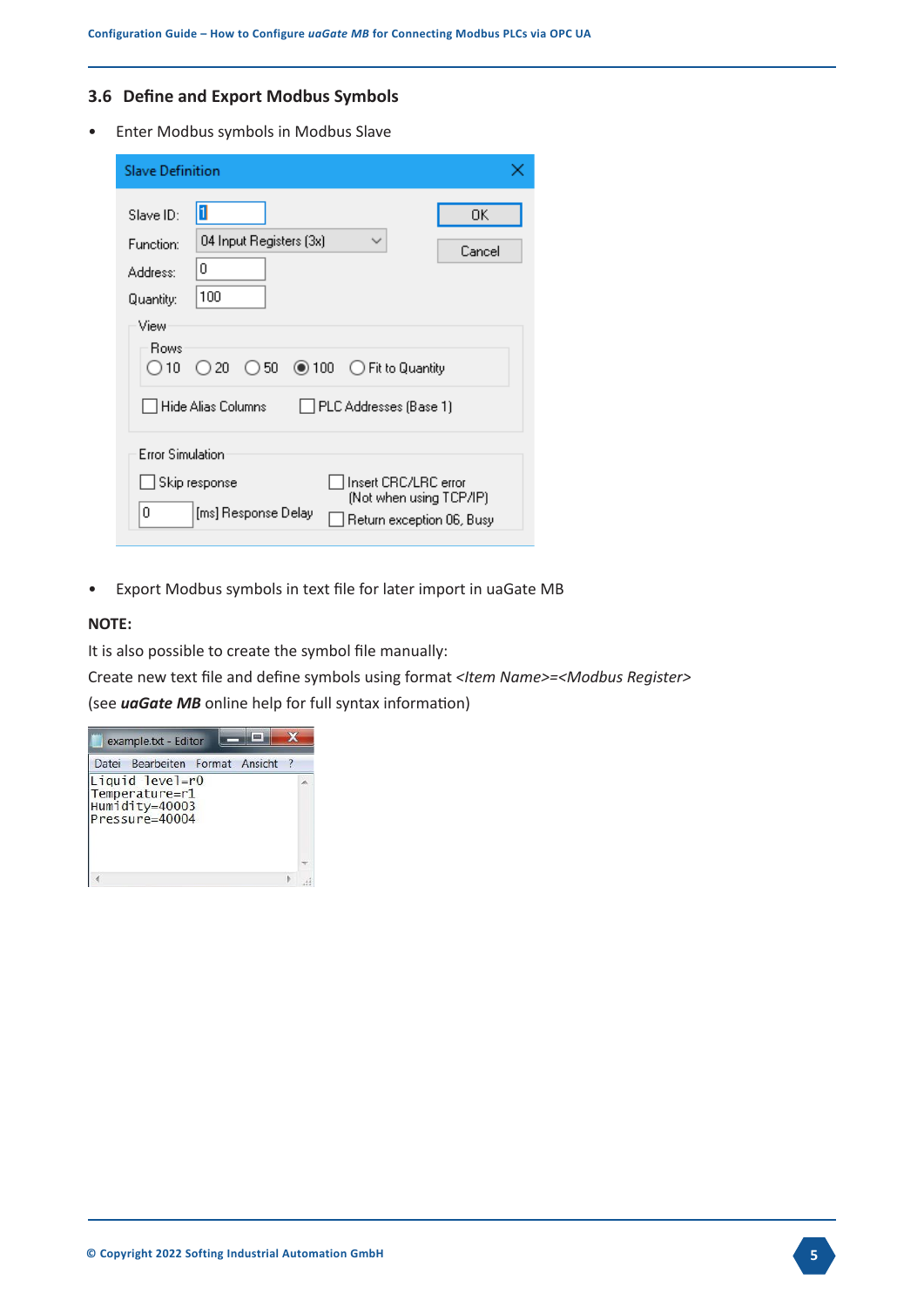# **3.7 Import Modbus Symbols into** *uaGate MB*

- Navigate to *Machine Settings/Modbus Connection/Symbol View*
- Import Modbus symbols as exported in *Modbus Slave* or defined manually (see *Define and Export Modbus Symbols* section) to *uaGate MB*
- Navigate to *Machine Settings/Symbol View* for verifying the correct symbol import

| <b>Symbol View</b><br><b>Machine Settings</b> |                                    |                     |                      |
|-----------------------------------------------|------------------------------------|---------------------|----------------------|
| <b>Select Connection</b>                      | Modbus1<br>$\overline{\mathbf{v}}$ | <b>Show Symbols</b> |                      |
| <b>Name</b>                                   | Type                               | <b>Item</b>         | <b>Access Rights</b> |
| InputRegs_0                                   | Int                                | IRO.100             | г                    |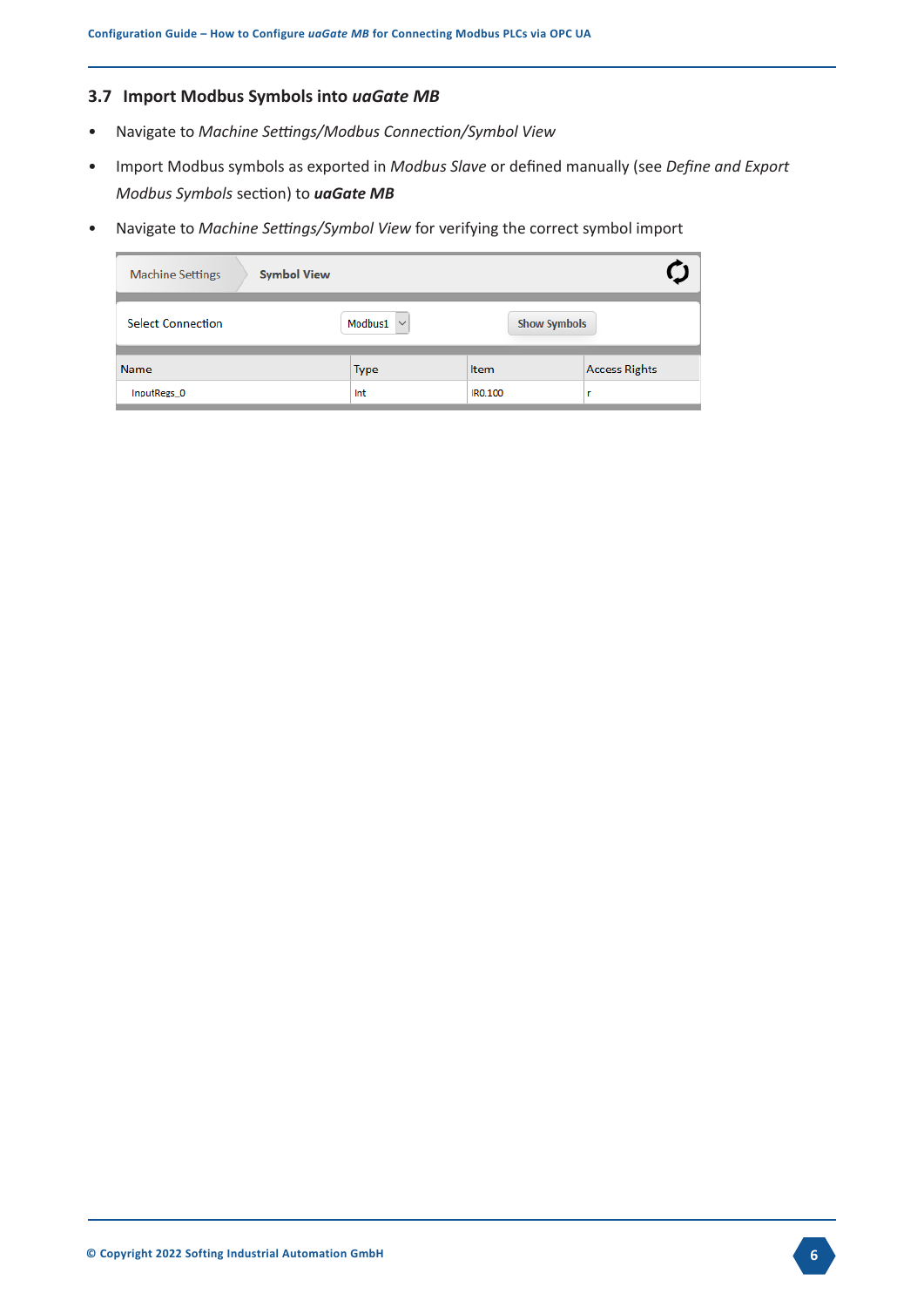## **3.8 Set-up** *OPC UA Demo Client*

| View Settings Help<br><b>File</b>                                 |                                                          |                              |                       |
|-------------------------------------------------------------------|----------------------------------------------------------|------------------------------|-----------------------|
| Н<br>p                                                            | $-4 \times$<br>$\Rightarrow$ $\times$<br>Properties      | ₩┃▒┃╳┃                       | <b>softimizel</b>     |
| Project<br><b>FEED BREAKING</b><br>< Double Click to add Session> | $+ -$                                                    |                              |                       |
| <b>Session Connect</b>                                            |                                                          |                              |                       |
| <b>R</b> Local<br><b><i>C</i></b> Remote                          | <b>Session Properties</b>                                |                              |                       |
| - Manual                                                          | <b>Session Name:</b>                                     | dataFEED OPC UA Client 1     |                       |
| Recent<br>r                                                       | <b>A</b> Endpoint Information                            |                              |                       |
|                                                                   | Endpoint Url:                                            | opc.tcp://192.168.1.111:4840 |                       |
| $\overline{N}$                                                    | Security Mode:                                           | None                         | $\check{\phantom{a}}$ |
|                                                                   | <b>Security Policy:</b>                                  | None                         | v                     |
|                                                                   | Message Encoding:                                        | Binary                       | v                     |
|                                                                   | Authentication Settings                                  |                              |                       |
|                                                                   | User Identity:                                           | Anonymous                    | v                     |
|                                                                   | <b>User Name:</b>                                        |                              |                       |
|                                                                   | Password:                                                |                              |                       |
|                                                                   | Advanced Endpoint Information<br><b>Application Name</b> |                              |                       |
|                                                                   | <b>Application Type</b>                                  |                              |                       |
|                                                                   | Application Uri                                          |                              |                       |
|                                                                   | Product Uri                                              |                              |                       |
|                                                                   |                                                          |                              |                       |

- Add new session
- Enter OPC UA Endpoint URI as determined in *Determine OPC UA Server Endpoint URI* section in *Endpoint URI* field
- Press *Validate Connection* button
- Press *OK* button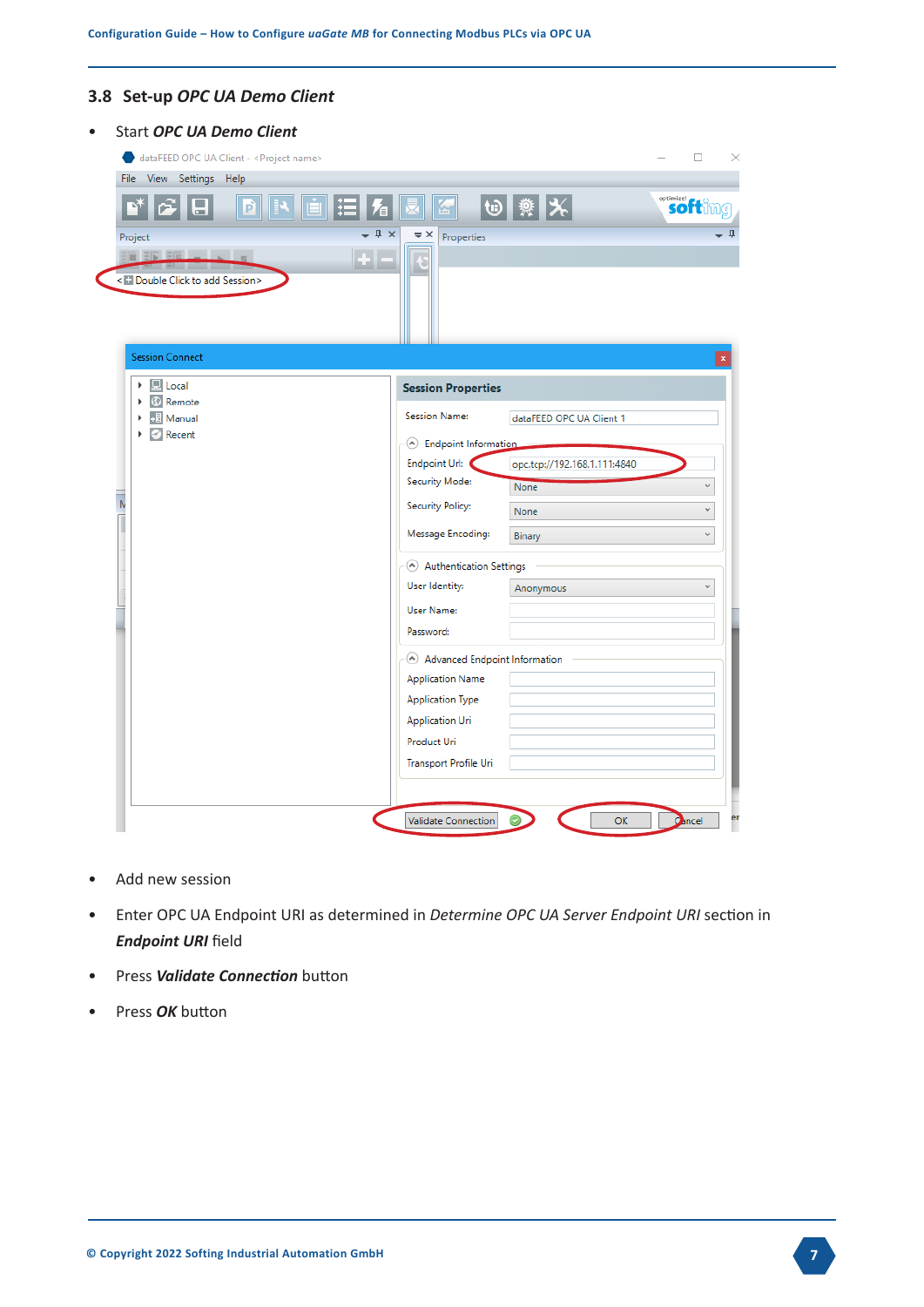• In *Configuration Browse* window navigate to individual OPC UA item

| dataFEED OPC UA Client - < Project name> *                              |                                                       |               |                            | □                 | ×                |
|-------------------------------------------------------------------------|-------------------------------------------------------|---------------|----------------------------|-------------------|------------------|
| Settings<br>Help<br>File<br><b>View</b>                                 |                                                       |               |                            |                   |                  |
| a<br>P                                                                  | O                                                     | Ⅸ             |                            | <b>softimize!</b> |                  |
| $\sqrt{4}$ $\times$<br>÷<br>Project                                     | $\Rightarrow$ $\times$<br><b>Configuration Browse</b> | Properties    |                            |                   | - <del>1</del> x |
| ÷<br>н                                                                  | l-i<br>TOP                                            | InputRegs_0   |                            |                   | С                |
| $\bullet$<br>dataFEED OPC UA Client 2 - opc.tcp://192.168.1<br>÷        | dataFEED OPC UA Client                                |               |                            | <b>AAI</b>        |                  |
| Subscription 2<br>$\overline{\phantom{a}}$                              | <b>Niews</b>                                          | Name          | Value                      | Type              |                  |
| ≈ Root\Objects\Modbus1\InputRegs_0                                      | <b>Types</b>                                          | O InputRegs_0 | {12   44   45   46   41    | Int16[100]        |                  |
|                                                                         | Objects<br>Server                                     | $\sim$ Value  | ■ 图 {12  44  45 Int16[100] |                   |                  |
|                                                                         | $(X)$ System                                          | [0]           | 12                         | Int16             |                  |
|                                                                         | $(X)$ Modbus1                                         | $[1]$         | 44                         | Int16             |                  |
|                                                                         | (X) InputRegs_0                                       | [2]           | 45                         | Int16             |                  |
|                                                                         |                                                       | $[3]$         | 46                         | Int16             |                  |
|                                                                         |                                                       | $[4]$         | 47                         | Int16             |                  |
|                                                                         |                                                       | $[5]$         | 48                         | Int16             |                  |
|                                                                         |                                                       | [6]           | 49                         | Int16             |                  |
|                                                                         |                                                       | $[7]$         | 50                         | Int16             |                  |
|                                                                         |                                                       | [8]           | 51                         | Int16             |                  |
|                                                                         |                                                       |               | 52                         | Int16             |                  |
|                                                                         |                                                       | $[10]$        | 53                         | Int16             |                  |
|                                                                         |                                                       | [11]          | 54                         | Int16             |                  |
|                                                                         |                                                       | $[12]$        | 55                         | Int16             |                  |
|                                                                         |                                                       | [13]          | 56                         | Int16             |                  |
|                                                                         |                                                       | $[14]$        | 57                         | Int16             |                  |
|                                                                         |                                                       | [15]          | 58                         | Int16             |                  |
|                                                                         |                                                       | $[16]$        | 59                         | Int16             |                  |
|                                                                         |                                                       | [17]          | 60                         | Int16             |                  |
|                                                                         |                                                       | $[18]$        | 61                         | Int16             |                  |
| $\zeta$<br>$\langle$<br>$\mathcal{P}$                                   | $\,$                                                  | [19]          | 62                         | Int16             |                  |
| Message Log                                                             | $\sqrt{4}$                                            | [20]          | 63                         | Int16             |                  |
| Time $\vert \tau \vert$<br>Level<br>Message Text 7                      | <b>Trace Masks</b><br>$\land$                         | [21]          | 64                         | Int16             |                  |
| $\odot$<br>10:07:28.751<br>Browse result for Nodeld ns=2;s=Modbus       | SoOpcClt                                              | [22]          | 65                         | Int16             |                  |
| $\bigcirc$<br>10:07:28.751<br>Browse operation returned 2 results for N | ClientAPI                                             | [23]          | 66                         | Int16             |                  |
| ⊕<br>10:07:28.567<br>ReadNode for Nodeld ns=2;s=Modbus1.I               | SoOpcClt                                              | $[24]$        | 67                         | Int16             |                  |
|                                                                         | $\mathcal{L}$                                         | [25]          | 68                         | Int16             |                  |
| 2:Modbus1.InputRegs_0<br>Properties                                     |                                                       |               |                            |                   |                  |

• Double-click on OPC UA item for subscribing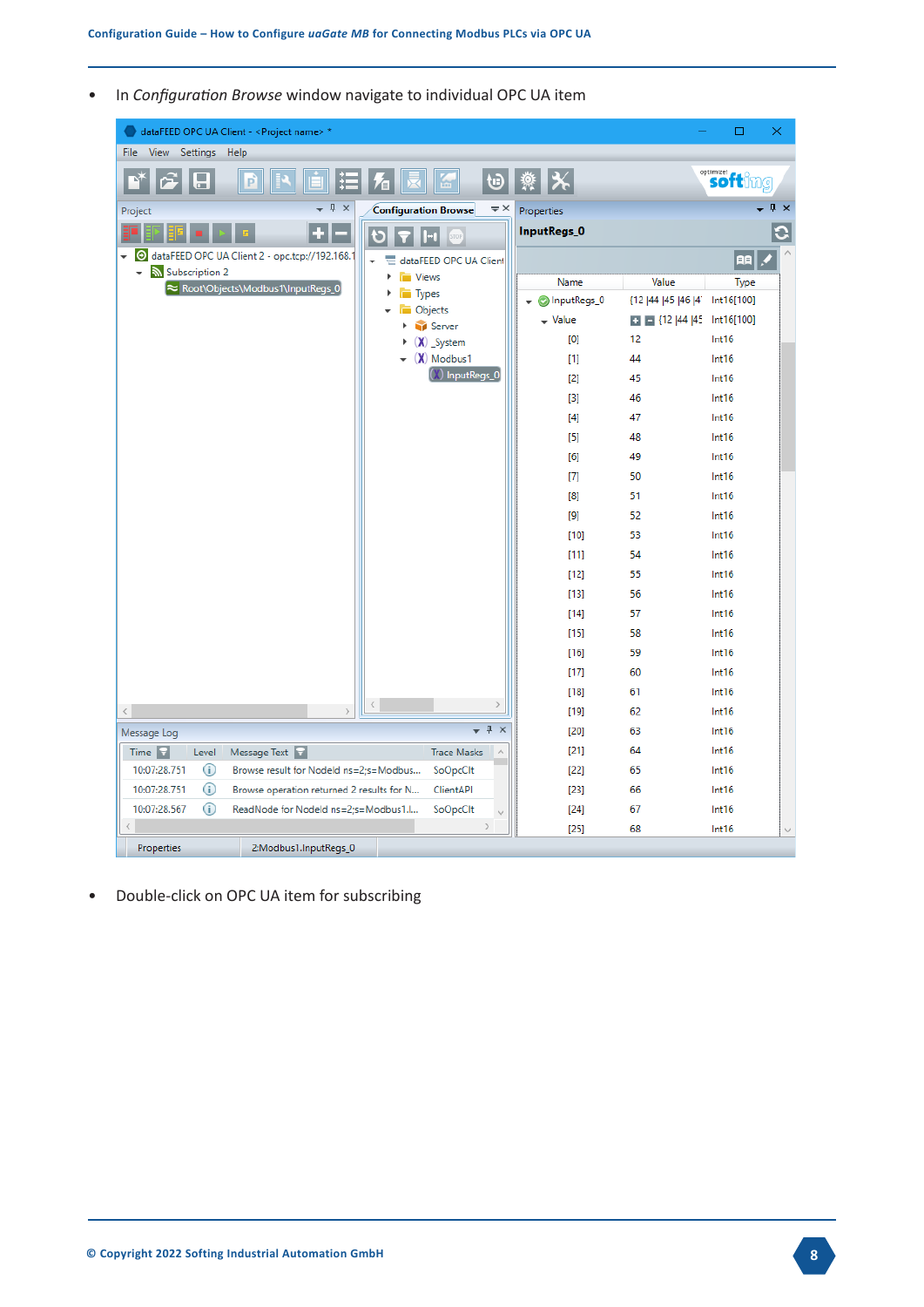## **3.9 Verify OPC UA Connection**

- Enter values of some OPC UA items using *OPC UA Demo Client*
- Check update of Modbus register value using *Modbus Slave* or *Wireshark*

|    |    | Modbus Slave - Mbslave3             |                                                      | □                    | Wireshark · Packet 2 · USB-LAN2<br>□<br>×                                                                                           |
|----|----|-------------------------------------|------------------------------------------------------|----------------------|-------------------------------------------------------------------------------------------------------------------------------------|
| Fİ |    | Window Help<br>d 2 le<br>n          | File Edit Connection Setup Display<br> 見直<br>Y<br>12 | View                 | > Frame 2: 263 bytes on wire (2104 bits), <u>^</u><br>> Ethernet II, Src: PlanexCo_e5:39:9c (00                                     |
| 51 |    | <b>Mbslave3</b><br>$ID = 1: F = 04$ | ▣<br>$\qquad \qquad \Box$                            | $\Sigma$             | Internet Protocol Version 4, Src: 192.16<br>≻<br>Transmission Control Protocol, Src Port<br>≻<br>Modbus/TCP<br>><br>$\times$ Modbus |
|    |    | Alias                               | 00000                                                | ۸                    | .000 0100 = Function Code: Read Input                                                                                               |
|    | 0  |                                     | 12                                                   |                      | <b>Request Frame: 11</b>                                                                                                            |
|    | 1  |                                     | 44                                                   |                      | Byte Count: 200                                                                                                                     |
|    | 2  |                                     | 45                                                   |                      | > Register 0 (UINT16): 12                                                                                                           |
|    | 3  |                                     | 46                                                   |                      | > Register 1 (UINT16): 44                                                                                                           |
|    | 4  |                                     | 47                                                   |                      | > Register 2 (UINT16): 45                                                                                                           |
|    | 5  |                                     | 48                                                   |                      | > Register 3 (UINT16): 46                                                                                                           |
|    | 6  |                                     | 49                                                   |                      | > Register 4 (UINT16): 47<br>> Register 5 (UINT16): 48                                                                              |
|    | 7  |                                     | 50                                                   |                      | > Register 6 (UINT16): 49                                                                                                           |
|    | 8  |                                     | 51                                                   |                      | > Register 7 (UINT16): 50                                                                                                           |
|    | 9  |                                     | 52                                                   |                      | > Register 8 (UINT16): 51                                                                                                           |
|    | 10 |                                     | 53                                                   |                      | > Register 9 (UINT16): 52                                                                                                           |
|    | 11 |                                     | 54                                                   |                      | > Register 10 (UINT16): 53                                                                                                          |
|    | 12 |                                     | 55                                                   |                      | > Register 11 (UINT16): 54                                                                                                          |
|    | 13 |                                     | 56                                                   |                      | > Register 12 (UINT16): 55                                                                                                          |
|    | 14 |                                     | 57                                                   |                      | > Register 13 (UINT16): 56                                                                                                          |
|    | 15 |                                     | 58                                                   |                      | > Register 14 (UINT16): 57<br>> Register 15 (UINT16): 58                                                                            |
|    | 16 |                                     | 59                                                   |                      | > Register 16 (UINT16): 59                                                                                                          |
|    | 17 |                                     | 60                                                   |                      | > Register 17 (UINT16): 60                                                                                                          |
|    | 18 |                                     | 61                                                   |                      | > Register 18 (UINT16): 61                                                                                                          |
|    | 19 |                                     | 62                                                   |                      | > Register 19 (UINT16): 62                                                                                                          |
|    | 20 |                                     | 63                                                   |                      | > Register 20 (UINT16): 63                                                                                                          |
|    | 21 |                                     | 64                                                   |                      | > Register 21 (UINT16): 64                                                                                                          |
|    | 22 |                                     | 65                                                   |                      | > Register 22 (UINT16): 65                                                                                                          |
|    | 23 |                                     | 66                                                   |                      | > Register 23 (UINT16): 66                                                                                                          |
|    | 24 |                                     | 67                                                   |                      | > Register 24 (UINT16): 67<br>> Register 25 (UINT16): 68                                                                            |
|    | 25 |                                     | 68                                                   |                      | > Register 26 (UINT16): 69                                                                                                          |
|    | 26 |                                     | 69                                                   |                      | Register 27 (UINT16): 70<br>≻                                                                                                       |
|    | 27 |                                     | 70                                                   |                      | Register 28 (UINT16): 0<br>≻                                                                                                        |
|    | 28 |                                     | n                                                    |                      | Register 29 (UINT16): 0<br>≻                                                                                                        |
|    |    |                                     |                                                      |                      | Register 30 (UINT16): 0<br>≻                                                                                                        |
|    |    |                                     |                                                      |                      | Register 31 (UINT16): 0<br>≻                                                                                                        |
|    |    | For Help, press F1.                 |                                                      | [192.168.1.251]: 502 | $D$ ominina 30 (UTNT16), Q<br>$\overline{\phantom{a}}$<br>$\rightarrow$                                                             |